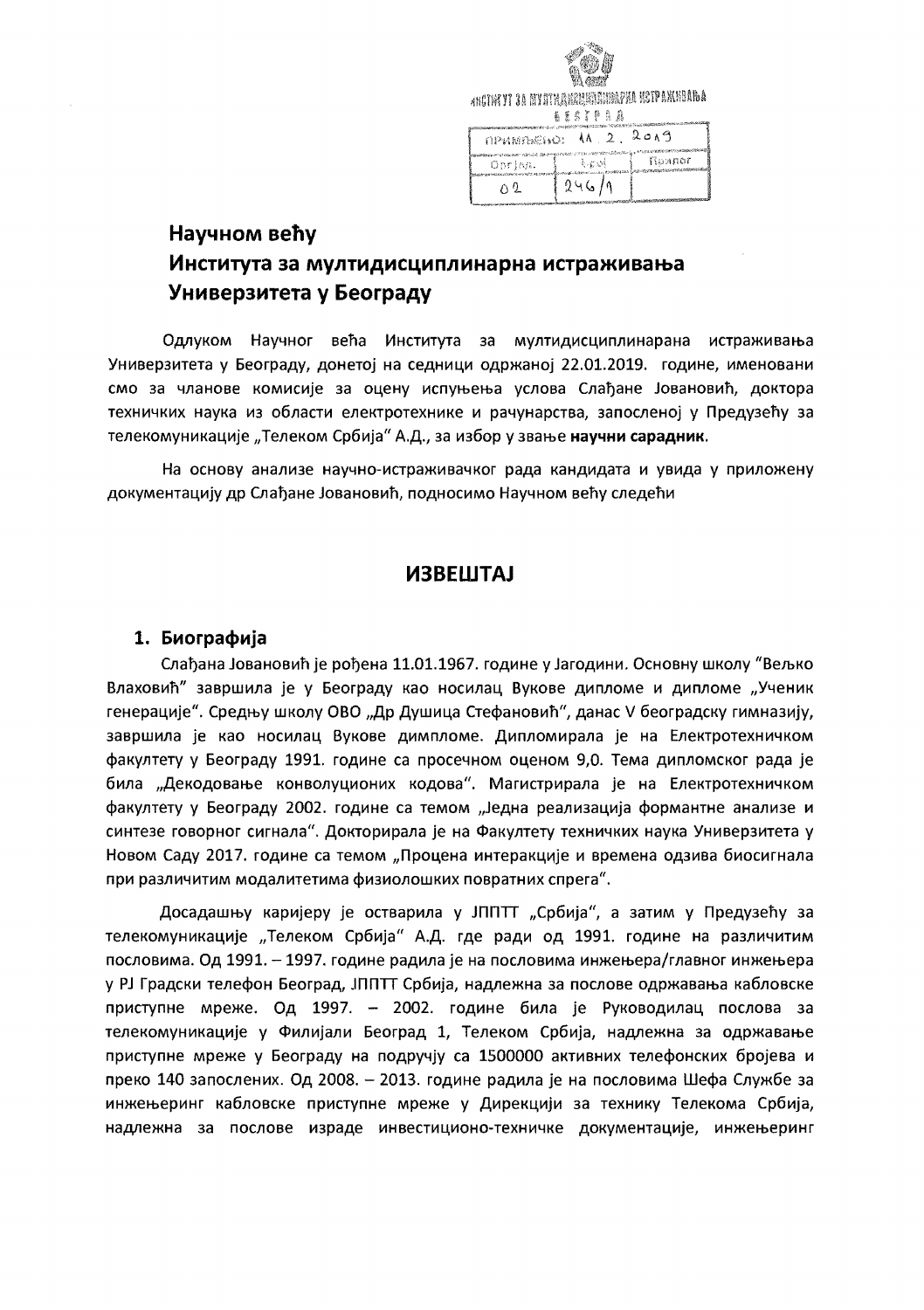приступне опреме, израду сложенијих решења у мрежи, сарадњу са инвеститорима, издавање техничких услова и друго. Од 2013. до 2018. године радила је на пословима Стручњака за ИТ процесе и стандардизацију у Сектору за развој и управљање имплементацијом сервиса у Дирекцији за технику, надлежна за рад у пројектним и процесним тимовима приликом регулисања постојећих и увођења нових сервиса и нових технологија у телекомуникациону мрежу Телекома Србија. Данас ради на пословима развоја и увођења нових технологија у фиксну приступну мрежу.

Током каријере у телекомуникационој компанији радила је на планирању, пројектовању и изградњи приступне мреже, била је председник и члан ревизионе комисије за проверу и контролу инвестиционо-техничке документације, руководилац Пројекта планирања, пројектовања и изградње бежичне приступне мреже Телекома Србија у СDMA 2000 технологији и заменик Руководиоца пројекта на увођењу WLL технологије у телекомуникациону мрежу Телекома Србија. Радила је на изради сервисних сценарија и учествовала у тимовима за модификацију и увођење нових сервиса. Учествовала је у тимовима надлежним за процесно уређење и ИТ архитектуру компаније у складу са препорукама Telemanagement Forum-а. Током каријере похађала је различите курсеве за планирање приступне опреме, WLL, CDMA опреме, о чему поседује одговарајуће сертификате. Поседује сертификате за рад са софтверским алатима за радио планирање бежичне мреже и сертификат који издаје Telemanagement Forum за познавање процесне архитектуре телекомуникационе компаније (Business Process Framework). Члан је Инжењерске коморе Србије са лиценцом број 353828104 и Комисије за полагање стручних испита при Инжењерској комори (именована Решењем Министарства грађевинарства, саобраћаја и инфраструктуре број 119-01-530/2018-01 од 04.05.2018. године).

Упоредо са каријером коју је остварила у индустрији телекомуникација, бави се и научно-истраживачким радом у области телекомуникација и обраде сигнала. Током израде магистарског рада у фокусу истраживања је био говорни сигнал, тако да је резултат истраживања била апликација за препознавање вокала, посебно визуелно прилагођена деци, која је доживела своју практичну примену у школи за децу са оштећеним слухом и апликација за синтезу говора. Приметно је интензивирање научно-истраживачких активности у периоду од 2014. године, када почиње сарадњу са тимом на пројекту ТR-32040, Development of multivariable methods for analytical support to biomedical diagnostics. Као део мултидисциплинарног тима који чине доктори медицине и инжењери, ради на статистичкој обради биосигнала развијањем решења која укључују специфичне математичке алате, технике машинског учења и остале методе за кластеризацију и класификацију података. На биосигналима лабораторијских животиња први пут је анализиран барорефлексни механизам коришћењем математичке методе копуле. На биосигналима пацијената оболелих од дијабетеса, инфаркта, синкопе и контролне групе здравих људи примењујући технике машинског учења, решаван је проблем класификације, предикције ризика од болести, осетљивости и утицаја параметара на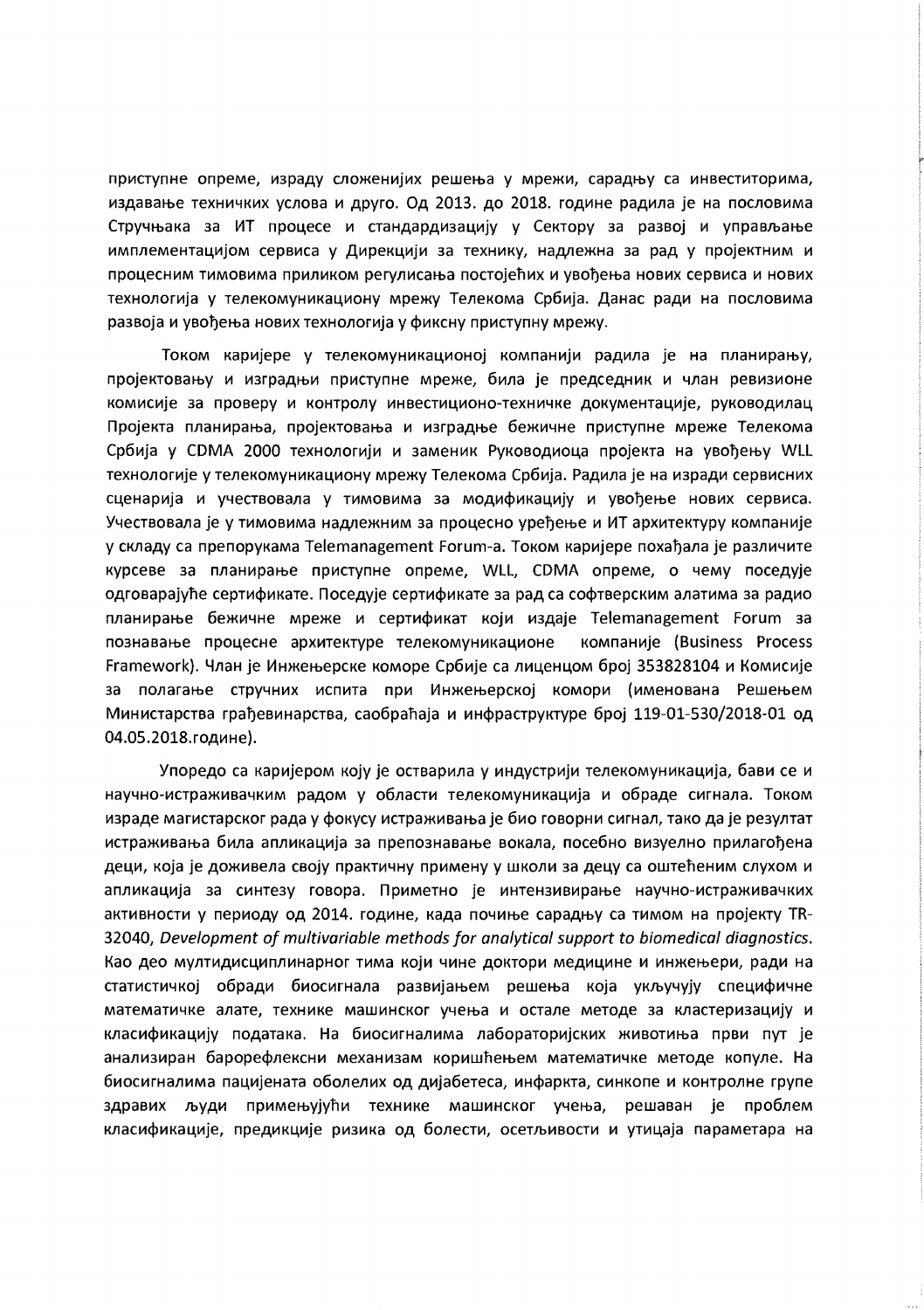одлуку о класификацији. До сада је објавила 2 научна рада у часописима М21 и М22 и учествовала на седам конференција на којима је презентовала радове.

## 2. Библиографија

Рад у врхунском међународном часопису (М21=8):

1. Jovanovic, S.; Skoric, T.; Sarenac, O.; Milutinovic-Smiljanic, N. Japundzic Zigon, D. Bajic, Copula as a dynamic measure of cardiovascular signal interactions. Biomedical Signal Processing and Control, vol. 43, pp. 250 - 264, 2018. IF: 2.783

Рад у истакнутом међународном часопису (М22=5):

2. Tasic, T.; Jovanovic, S.; Mohamoud, O.; Skorić, T.; Japundzic-Zigon, N.; Bajic, D. Dependency Structures in Differentially Coded Cardiovascular Time Series. Computational and Mathematical Methods in Medicine, Vol. 2017, pp. 1-17, 2017. IF: 1.545

Предавање по позиву са међународног скупа штампана у изводу (M32=1,5):

3. Jovanović, S.; Jovanović, M.; Milovanović, B.; Bajić, D. Machine learning techniques in cardiology: possibilities and implementation for myocardial infarction. Proceedings of Neurocard 2018, Belgrade, 2018.

Саопштења са међународних скупова штампана у изводу (М34=0.5):

- 4. Bajić, D.; Škorić, T.; Jovanović, S.; Jovanović, M.; Milovanović, B.; Rašić-Milutinović, Z. Parameter selection for reliable supervised and unsupervised distinction of diabetes patients. Proceedings of Neurocard 2018, Belgrade, 2018.
- 5. Škorić, T.; Jovanović, S.; Jovanović, M.; Milovanović, B.; Katzis, K.; Bajić, D. Internet of Things and Mobile crowdsensing in hypertensive patients. Proceedings of Neurocard 2018, Belgrade, 2018.
- 6. Jovanović, S.; Rašić-Milutinović, Z.; Penčić, B.; Škorić, T.; Milovanović, B.; Bajić, D. Copula as a quantifier of SBP and R-R dependency measure in diabetes mellitus patients. Proceedings of NEUROCARD 2017., Belgrade 2017.
- 7. Jovanovic, S.; Skoric, T.; Sarenac, O.; Milutinovic-Smiljanic, S.; Japundzic-Zigon, N.; Bajic, D. Applying copula as a dynamic SBP-PI dependency measure. Proceedings of NEUROCARD, vol. 8, no. 1, pp. 34-37, 2016.

Саопштења са скупа националног значаја штампана у целини (М63=0.5):

- 8. Јовановић, С. Ресурси мреже у ИТ архитектури телекомуникационе компаније. 59th Meeting of the Society for Electronics, Telecommunications, Computers, Automatic Control and Nuclear Engineering ETRAN, Silver Lake (Srebrno jezero), Serbia, June 8-11, 2015.
- 9. Јовановић, С., Вујић, Д. Развој телекомуникационог производа методом моделовања каратеристика система. Х Симпозијум Истраживања и пројектовања за привреду, Зборник радова, Београд, 2014
- 10. Јовановић, С., Савић, Д.М. Једна реализација алгоритма за формантну анализу по Реак -Peaking методи. Зборник радова VIII Телекомуникационог Форума ТЕЛФОР 2000, 2000
- 11. Јовановић, С., Савић, Д.М. Нека искуства у вези са формантном анализом говора коришћењем SFS пакета, YU Info Копаоник, 1999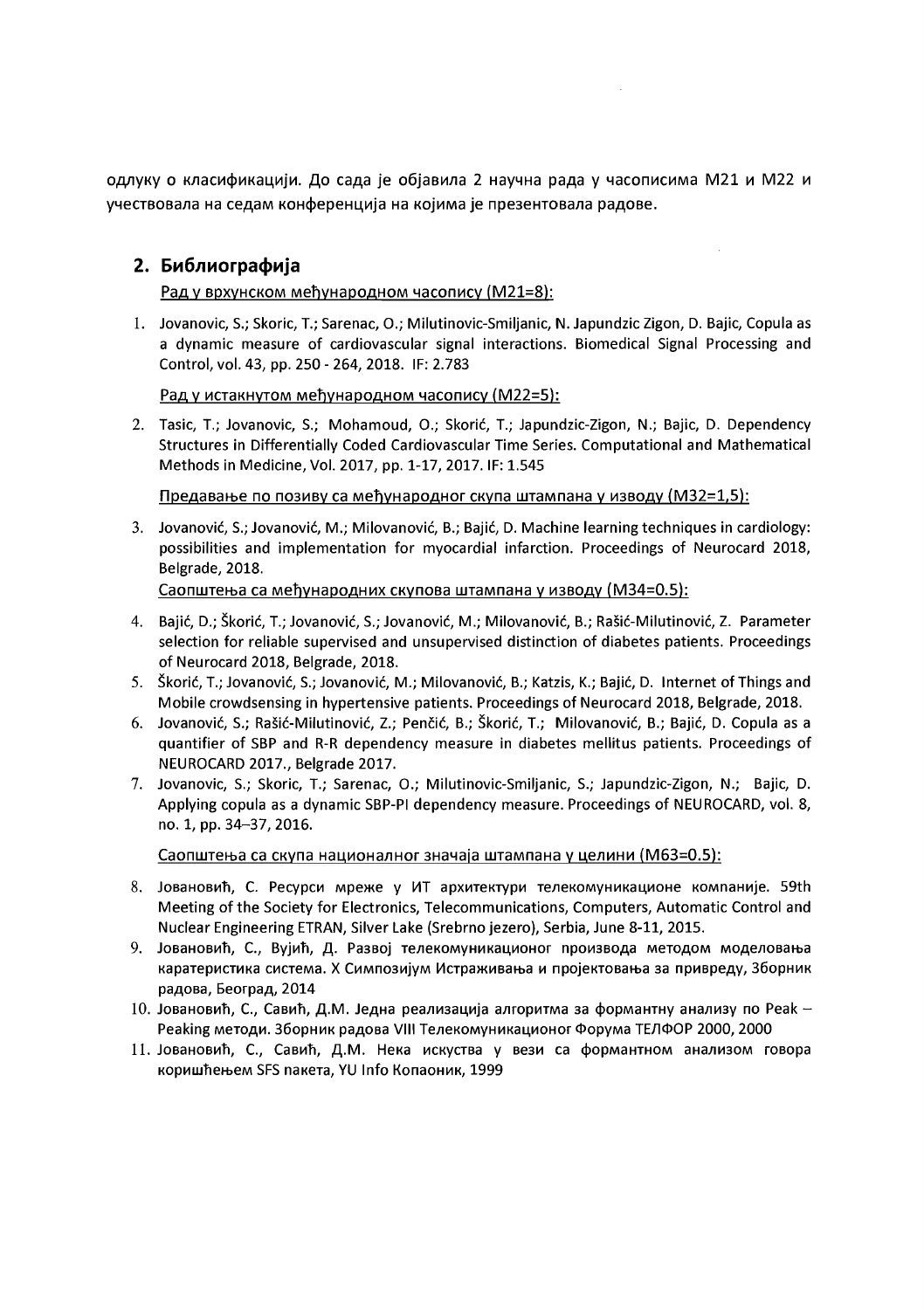#### Одбрањена докторска дисертација (М70=6):

12. Јовановић, С. Процена интеракције и времена одзива биосигнала при различитим модалитетима физиолошких повратних спрега. Факултет техничких наука, Универзитет у Новом Саду. 2017.

#### 3. Кратка анализа објављених радова

Радови др Слађане Јовановић могу се сврстати у три целине. За две целине је заједнички именитељ статистичка обрада сигнала, у једном сучају биосигнала, у другом говорног сигнала. У трећој целини је мањи број радова који има за тему ИТ архитектуру телекомуникационе компаније.

Статистичка обрада биосигнала је тема радова и саопштења који су публиковани последњих година и за које је очекивано да остану у фокусу будућих истраживања. У сарадњи са Неурокардиолошком лабораторијом у КБЦ "Бежанијска коса" рађено је на анализи сигнала контролне групе здравих особа и пацијената који су прележали инфаркт и оболелих од хипертензије. Примењени су математички алати за статистичку анализу сигнала и технике машинског учења које потпадају у научну област вештачке интелигенције. У саопштењу 3 приказани су резултати компаративне анализе 5 различитих техника машинског учења примењене у анализи контролне групе и групе пацијената оболелих од инфаркта: artificial neural networks (ANN), support vector machines (SVM), gradient boosting (GB), decision tree (DT) and random forest (RF). У анализама су коришћени сигнали електрокардиограма, холтера и Task Force Monitora, уређаја који мери и прорачунава параметре аутономног нервног система, укључујући барорефлексну осетљивост. Упоређивањем карактеристика модела, који у основи моделују мултиваријантне зависности кардиоваскуланих сигнала, изабран је random forest (RF) као оптимална метода машинског учења. Модел је омогућио класификацију на групу здравих и оболелих од инфаркта, предикцију ризика од инфаркта, процену утицаја параметара на одлуку о класификацији и анализу осетљивости модела на промене параметара. Постигнута тачност модела класификације била је 95,58%. Сличан модел мултиваријантне анализе примењен је у анализи сигнала контроле групе здравих особа и оболелих од дијабетеса. Међутим, параметри који спадају у категорију нелинеарних динамичких параметара који карактеришу варијације срчаног ритма посебним су методама прорачунате из временских секвенци кардиоваскуларних сигнала. У саопштењу 4 приказани су резултати ове анализе. Циљ анализе био је да се дефинишу нелинеарне карактеристике које имају највећи утицај на тачност класификације, како би се у наредним истраживањима смањило процесорско време и редундантне карактеристике искључиле из анализе. Резултати су добијени применом техника машинског учења. У саопштењу 5 приказани су резултати мултидисциплинарне студије која се бави развојем Mobile Crowd Sensing (MCS) апликације која би била намењена хипертензивним пацијентима. Разматран је утицај артефаката при прорачуну нелинеарних параметара екстакованих из серије кардиоваскуларних сигнала, избор карактеристика које највише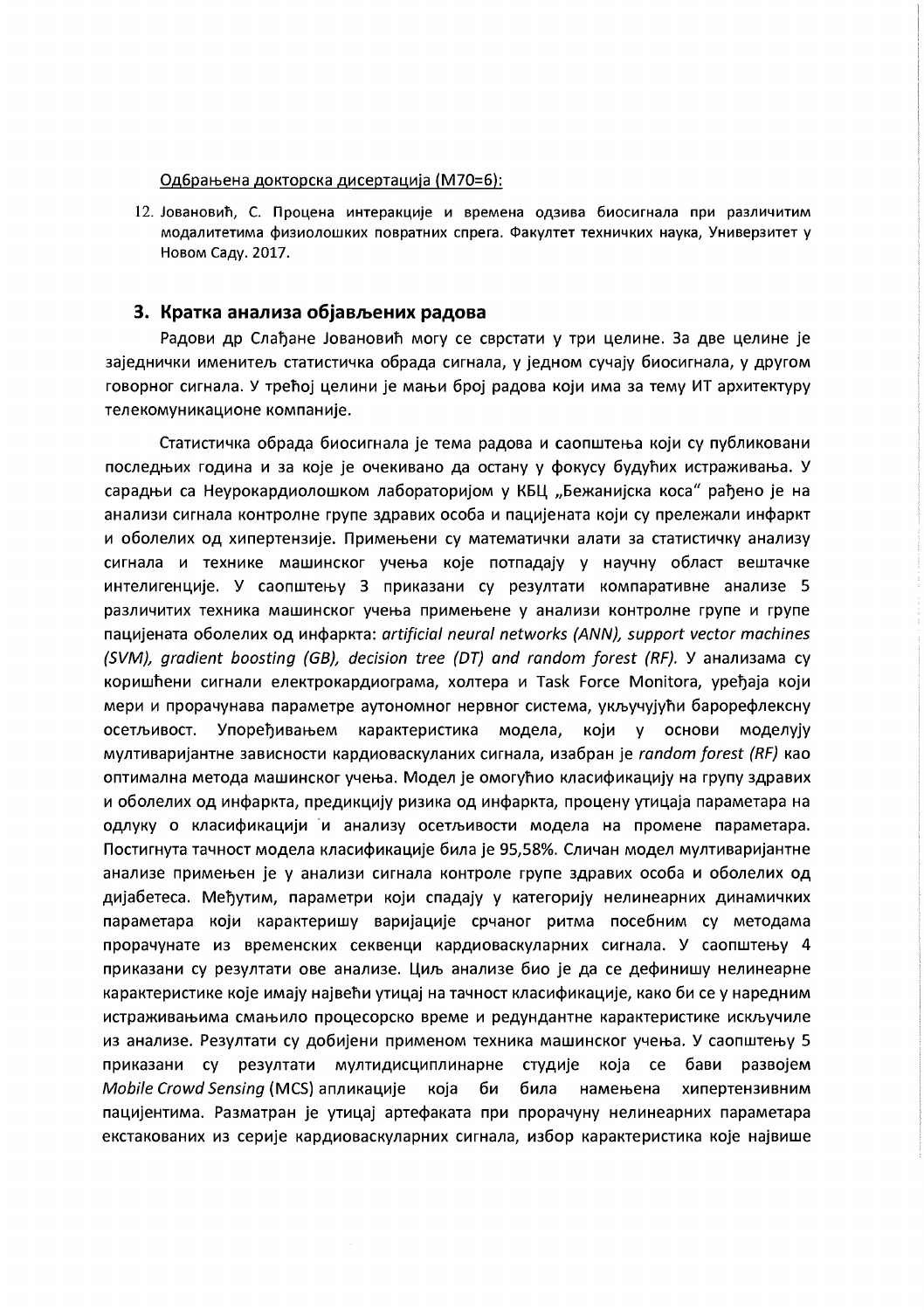утичу на класификацију хипертензивних пацијената и предикција хипертензије. Као централна апликација у cloud окружењу имплементирана је техника вештачких неуралних мрежа.

У докторској дисертацији 12 анализиране су серије кардиоваскуларних сигнала снимљених на пацовима у лабораторији за кардиоваскуларну фармакологију Института за фармакологију Медицинског факултета. Дисертација је пружила неколико оригиналних доприноса науци. Показала је мањкавости традиционалних метода за процену интеракција кардиоваскуларних сигнала и увела по први пут копуле као математички алат за процену одзива аутономног нервног система на промену притиска. Као заједничка функција расподеле униформних маргинала, копула омогућава проучавање, мерење и визуелизацију зависности променљивих. У резултатима је приказано како се зависност мења у оквиру зависне структуре сигнала, посебно у регијама екстремних вредности (репна зависност) и како се мења ниво зависности у функцији кашњења једног сигнала у односу на други. Коришћењем процедуре клизећег прозора омогућено је праћење временских промена параметра статистичке зависности, те самим тим и анализа промена које се дешавају упоредо са снимањем субјектове активности. Начињена је компаративна анализа различитих фамилија копула која је резултирала избором Франкове експлицитне копуле као оптималне за моделовање зависности кардиоваскуларних сигнала. Метода је верификована применом на сигнале пацова којима су фармаколошким методама раскинуте повратне спреге применом четири различита антагониста. Да би се показало да промене нису резултат случајности, копуле су примењене и на изо-дистрибуционе сурогат податке. Scopolamine је блокирао еферентне мускаринске рецепторе и парасимпатичку контролу срца. Atenolol је коришћен за блокаду бета-адренгиничких рецептора и симпатичке контроле. Prazosin је коришћен за спречавање вазоконстрикције индуковане симпатичким системом а Hexamethonium за спречавање преноса сигнала блокадом мускаринских рецептора. Резултати анализе су показали видљиво дејство блокатора које се јасно идентификовало на копула дијаграмима. Добијени резултати приказани су и у раду 1. У раду 2 анализирана је временска зависност мерених секвенци систоличког притиска и пулсног интервала забележена код старих пацова, здравих пацова и пацова са рано развијеном хипертензијом. Рад је имао за циљ да истражи ефекте старења и хипертензије на зависност кардиоваскуларних сигнала. Копула је примењена на сирове и диференцијално кодоване сигнале. Диференцијално кодовани сигнали су и додатно бинарно кодовани приликом прорачуна заједничке условне ентропије. У раду је прорачуната и безусловна ентропија која одговара Shannon ентропији дефинисаној у оквиру концепта joint symbolic dynamics и извршено поређење резултата добијених кроз прорачун условне и безусловне ентропије. Резултати рада су указали да је динамички опсег копуле као мере зависности кардиоваскуларних сигнала код старијих пацова значајно смањен кад су у питању хипертензивне групе пацова. У саопштењу 7 приказан је модел анализе зависности кардиоваскуларних сигнала методом копуле. У раду 6, модел анализе базиран на копули коришћен је на кардиоваскуларним пацијентима оболелим од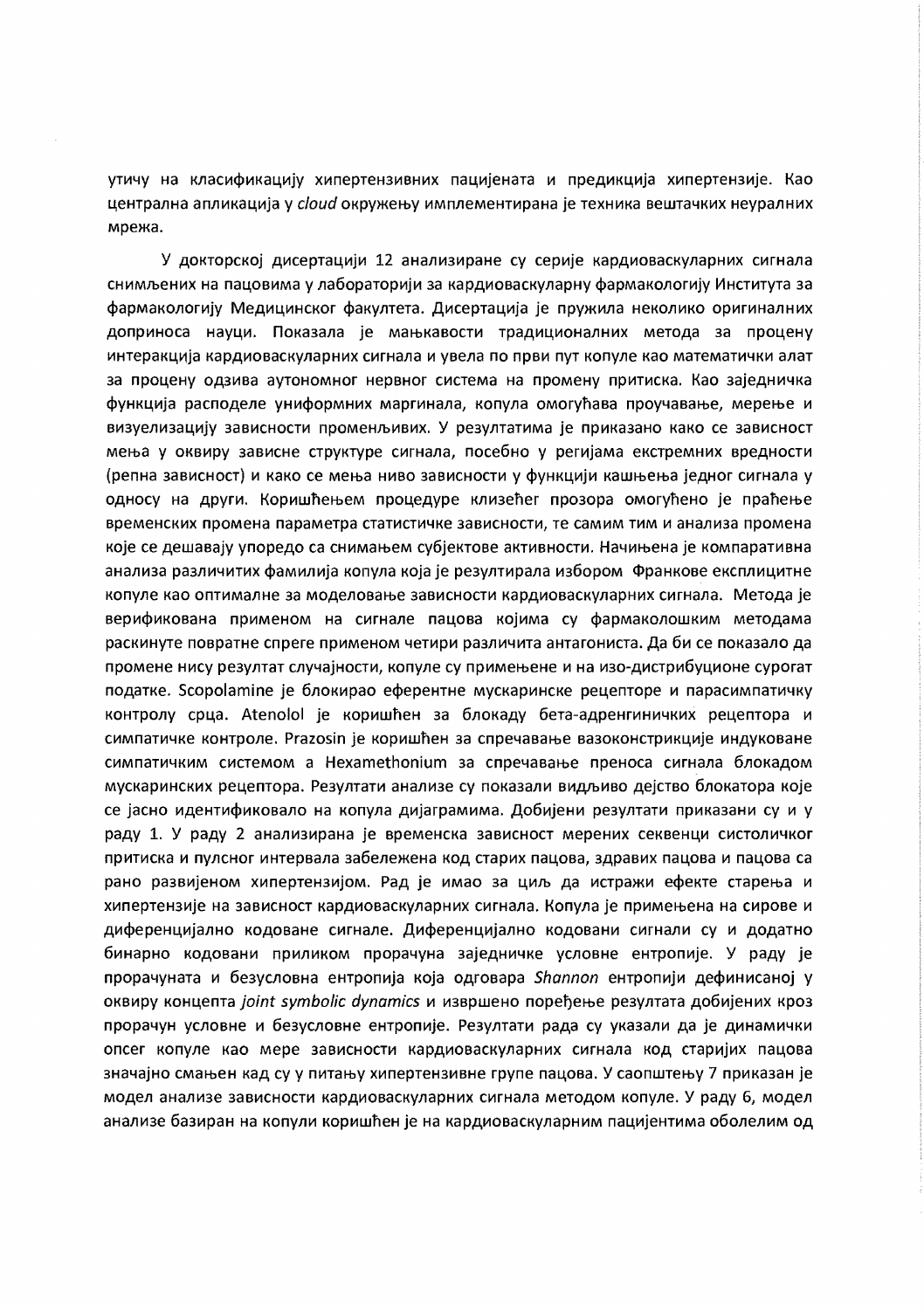дијабетеса. Анализа је показала да реакција аутономног нервног система која се манифестује кроз барорефлексну осетљивост, код оболелих пацијената касни и да је слабијег интензитета од реакције здравих организама.

У раду 11 предложена је једна реализација формантне анализе говорног сигнала по модификованој Peak - Peaking (PP) методи, названо PP+ метода која се заснива на идентификацији вршних вредности спектралне анвелопе у фреквенцијском опсегу за дати формант. Основно унапређење система је у делу селектора форманата, који је реализован увођењем меморије и модела стања. Прелазак из једног стања система у друго вреднује се одговарајућим тежинским коефицијентима, чиме се даје предност догађајима веће вероватноће према изабраном критеријуму. За сваки формант прорачунава се стаза максималне тежине дефинисана стањима која садржи. Резултати модела формантне анализе PP+ методом су проверени провером препознатљивости изговорених речи синтетизованих на основу екстракованих форманата. У раду 12 приказана је апликација за препознавање вокала базирана на формантној анализи коришћењем SFS програмског пакета. Апликација је намењена учењу изговора вокала за децу са оштећеним слухом. Због интерактивног рада апликације које је захтевало кратко процесорко време обраде сигнала, коришћена је поједностављена РР метода која се базира на детекцији делова спектра у којима су нагомилавани локални максимуми. Потребна тачност апликације постигнута је делом система који је назван аутомат. Аутомат је дефинисан својим стањима. Одлуке о присутности сигнала, врсти вокала или постојању гласа који није вокал превођене су у поруке које утичу на прелазак аутомата из једног стања у друго. Аутомат је управљао корисничким интерфејсом који је посебно прилагођен дечијем узрасту. Омогућено је ручно подешавање границе форманата за вокале А-О и О-У од стране корисника или особе која надгледа употребу апликације у случају системске грешке, јер се границе форманата мењају са узрастом и полом корисника.

Радови 8 и 9 имају за тему анализу и предлоге унапређења референтне архитектуре телекомуникационе компаније коју је стандардизовао Telecommunications Management (TM) Forum. У раду 8 је указано на савремене трендове поравњања пословања и ИТ инфраструктуре телекомуникационе компаније кроз увођење Enterprise Architecture (EA). Описани су ЕА приступи The Open Group Architecture Framework (TOGAF) и ТМ Frameworx уз посебно обрађен сегмент мреже у оквиру ЕА. У раду су изложени принципи телекомуникационе мреже нове генерације (New Generation Network -NGN) која се базира на Internet Protocolu и описан постепени процес миграције ка NGN мрежама. У раду је дат предлог израде модела у вертикалним сегментима и хоризонталним димензијама L1 нивоа Operation eTOM-а који би пратили хијерархију мреже и њену разноврсност и имали строго дефинисане интерфејсе ка нивоу мреже уз дефинисане надлежности за извршавање активности. Увођење више димензија у хоризонталном нивоу даје представу могућих избора мрежних решења. Број димензија зависи од мреже конкретног телеком оператора, а свака од хоризонталних димензија моделује интерфејс ка одговарајућем ресурсу на мрежном нивоу. Овако представљени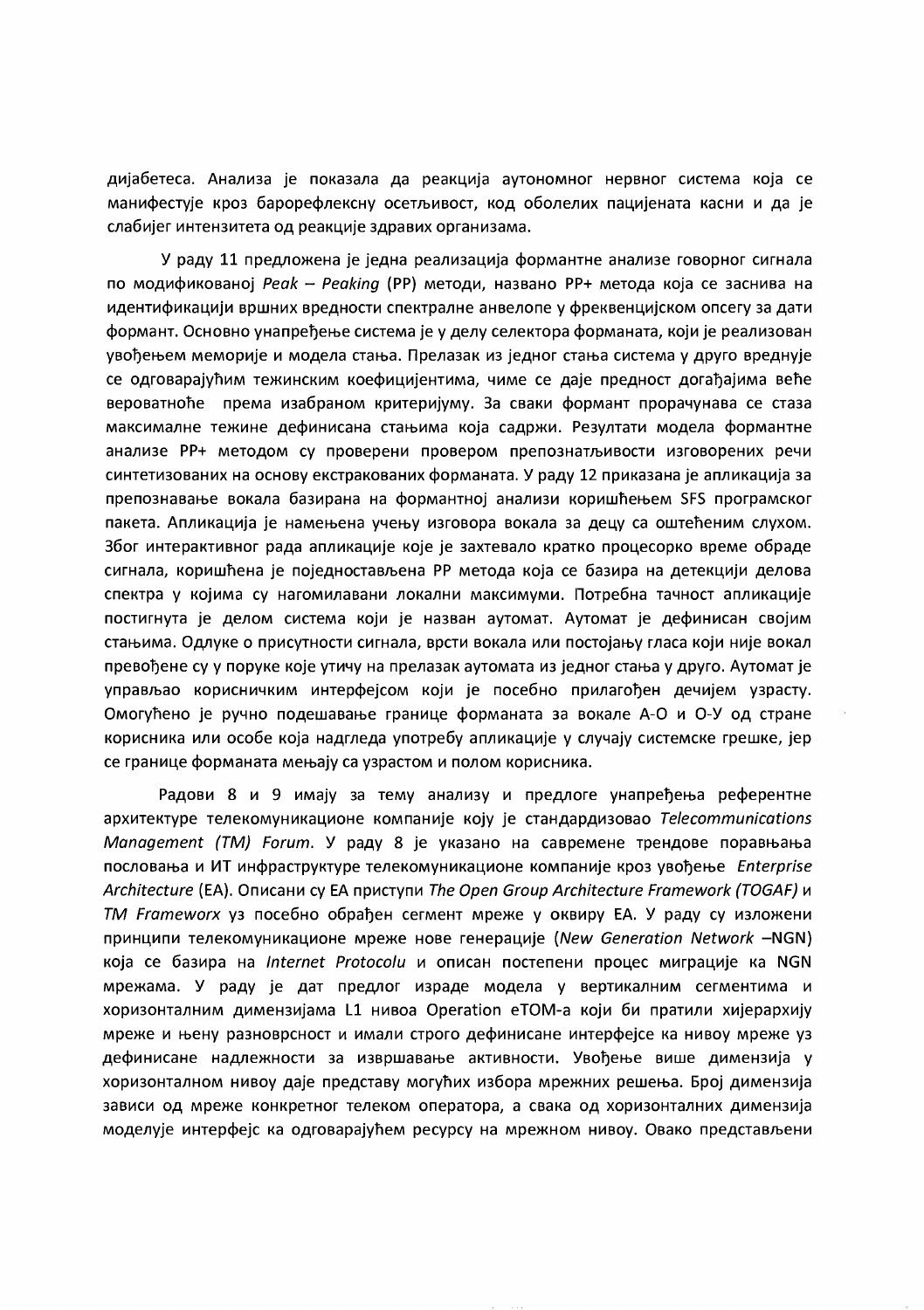модели мреже омогућиће ефикаснију ИТ интеграцију ресурса мреже у ЕА, ефикасније успостављање процеса, као и јасније раздвајање нивоа сервиса и нивоа транспорта што је један од основних захтева NGN мрежа. Такође, он омогућава квалитетнији развој B2B (Business to Business) модела. У фокусу рада 9 је Product Life Management, који дефинише управљање животним циклусом производа. У случају телекомуникационе компаније, производ представља услугу или сервис. Предложен је метод моделовања карактеристика система као технике за дефинисање и развој телекомуникационих сервиса, односно, производа. У развоју телекомуникационог производа постоје бројни проблеми услед сложености система и различитог степена стандардизације пословних процеса у телекомуникационим компанијама. Предложени метод развоја производа коришћењем методе моделовања карактеристика система нуди неке предности које могу донети побољшања у овој области. Систем се моделује механизмима који су потпуно сагласни са важећом стандардима, има јасно издефинисане улоге стручњака у различитим фазама и нивоима развоја производа, те је тиме њихов рад ефикаснији и боље координисан. Увођење новог производа своди се на моделовање нових модела карактеристика у тачно дефинисаним доменима и додавање/модификацију карактеристика у постојећим моделима карактеристика у осталим доменима. Те додатне/модификоване карактеристике постају интерфејси који омогућују да се нови модели карактеристика укључе у постојећи систем модела карактеристика. На овај начин, развој нових производа постаје управљање различитостима које је иновација унела у систем, уз максимално коришћење постојећих карактеристика система.

#### 4. Цитираност

Рад 1 цитира:

Marko Mozetić, M., Škorić, T., Antelj, J., Otašević, K., Milovanović, B., Bajić D. Artifacts in dependency structures of Portapres ® signals. International Journal of Electrical Engineering and Computing Vol.2 No. 1, Sarajevo 2018

#### 5. Квантитативна оцена резултата научно-истраживачког рада

Квалитет и вредност научноитраживачког рада др Слађане Јовановић сумирано су приказани у табели 1.

| Табела 1. Приказ врсте и квантификације остварених научно-истраживачких резултата |                       |                    |                 |  |
|-----------------------------------------------------------------------------------|-----------------------|--------------------|-----------------|--|
| Ознака групе<br>резултата                                                         | Укупан број резултата | Вредност резултата | Укупна вредност |  |
| M21                                                                               |                       |                    |                 |  |
| M22                                                                               |                       |                    |                 |  |
| M32                                                                               |                       |                    |                 |  |
| M34                                                                               |                       | 0.5                |                 |  |
| M63                                                                               |                       | 0.5                |                 |  |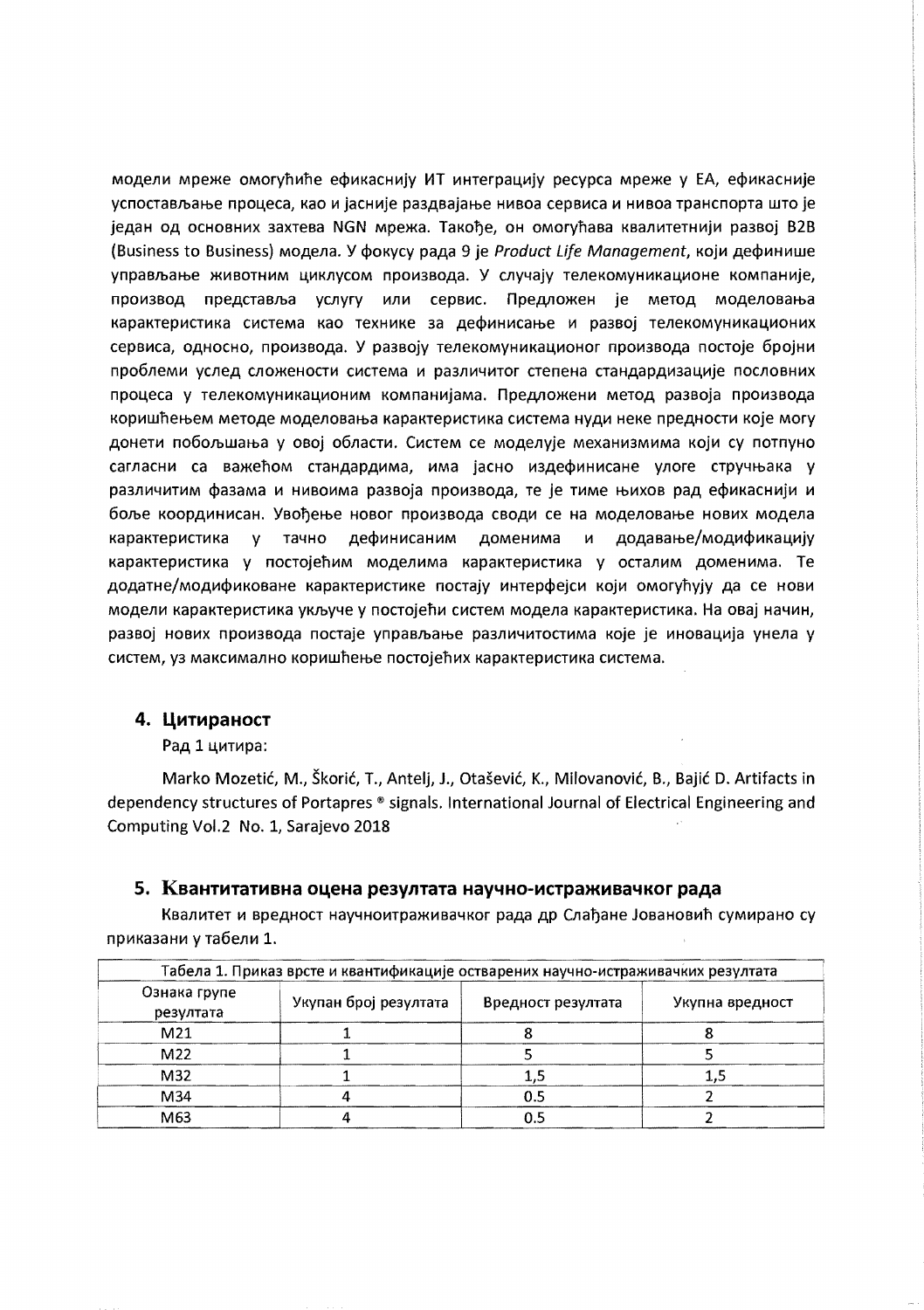| $-1$<br>87 | ----- | ------------------ |    |
|------------|-------|--------------------|----|
|            |       |                    | -- |

Укупна вредност импакт фактора (ИФ) = 4,328

Испуњеност квантитативних захтева за избор у звање научни сарадник др Слађане Јовановић за област техничко-технолошких и биотехничких наука, према Правилнику о поступку, начину вредновања и квантитативном исказивању научно-истраживачких резултата истраживача ("Службени гласник РС" број 24/2016 и 21/2017) приказана је у Табели 2.

| Табела 2. Остварене вредности коефицијената М* |                |           |  |
|------------------------------------------------|----------------|-----------|--|
| Критеријуми                                    | Потребан услов | Остварено |  |
| M10+M20+M31+M32+M33+M41+M42+M51+M80+M90+M      | -9             | 14,5      |  |
| 100                                            |                |           |  |
| M21+M22+M23                                    | 5              | 13        |  |
| Укупно                                         | 16             | 24,5      |  |

\*Научни сарадник (за област техничко-технолошких и биотехничких наука)

#### 6. Мишљење и предлог Комисије

Преглед научно-истраживачке активности др Слађане Јовановић указује на мултидисциплинарност у истраживачком раду која је неопходна у савременим истаживањима. Др Слађана Јовановић је аутор и коаутор 2 научна рада публикована у категоријама M21 и M22 и учесник на међународним и националним конференцијама на којима је излагала своје радове.

На основу наведених података, анализе и оцене научно-истраживачке делатности др Слађане Јовановић, чланови комисије сматрају да је кандидаткиња својим досадашњим радом испунила све услове за избор у звање научни сарадник и предлажемо Научном већу Института за мултидисциплинарна истраживања да прихвати овај извештај и донесе одлуку за избор кандидата у звање научни сарадник.

У Београду, 07.02.2019. године

Комисија:

др Слађана Спасић, научни саветник Институт за мултидисциплинарна истраживања, Универзитет у Београду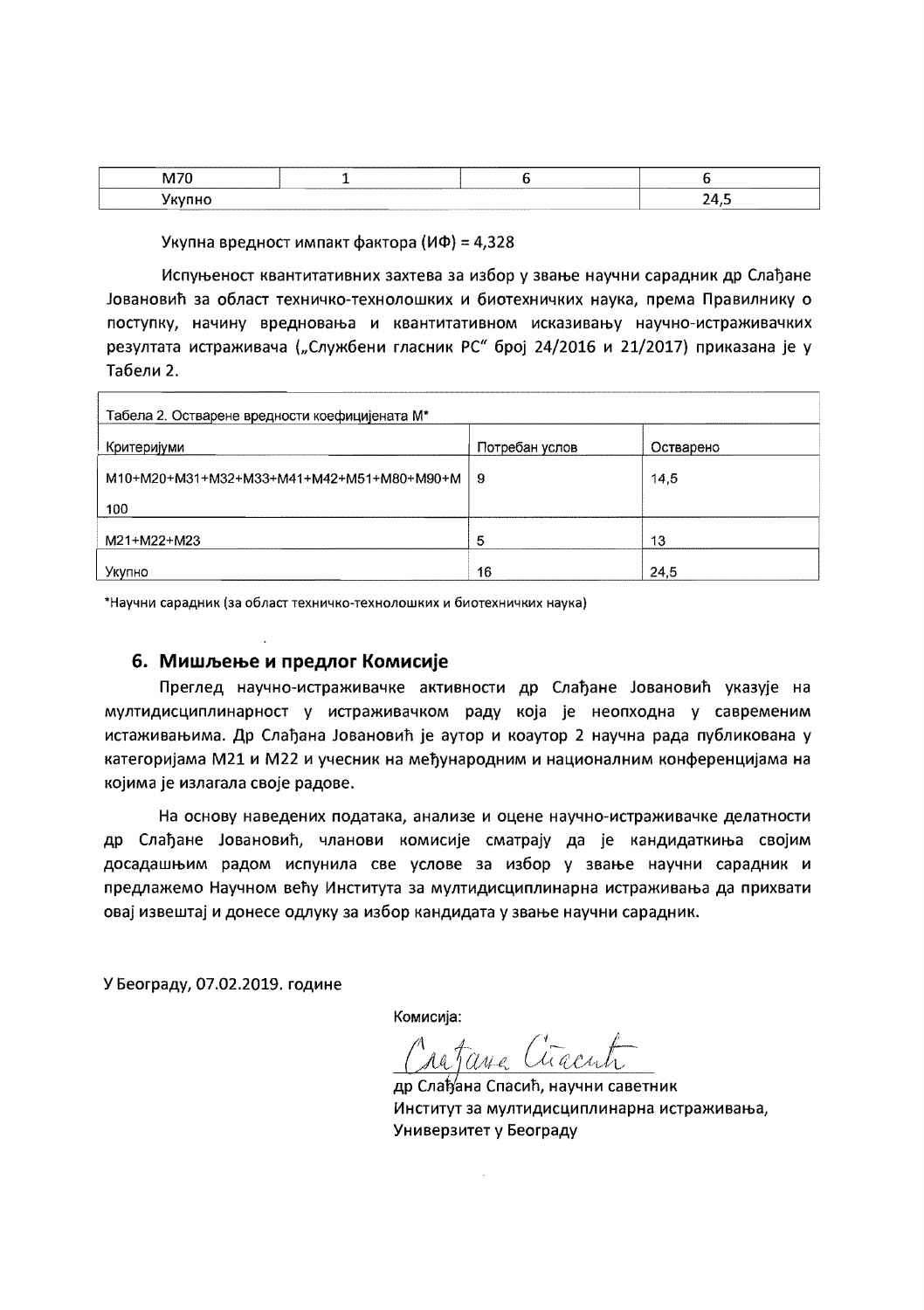Ollgeralgub

 $\bar{z}$ 

др Драгосав Мутавџић, научни сарадник Институт за мултидисциплинарна истраживања, Универзитет у Београду

 $\mathcal{L}^{\text{max}}_{\text{max}}$  , where  $\mathcal{L}^{\text{max}}_{\text{max}}$ 

 $\sim$ 

 $\mathcal{V}$  $\mathcal{L}^{(1)}$ 

 $\frac{1}{2} \mathcal{A}^{(1)}$  .

 $\overline{\phantom{a}}$ 

 $\mathcal{A}$  $\tau_{\rm eff}$  $\times \mathbb{C}^{n+1}$ 

 $\frac{1}{2}$ 

др Драгана Бајић, редовни професор Факултет техничких наука, Универзитет у Новом Саду  $\sim$   $\sim$